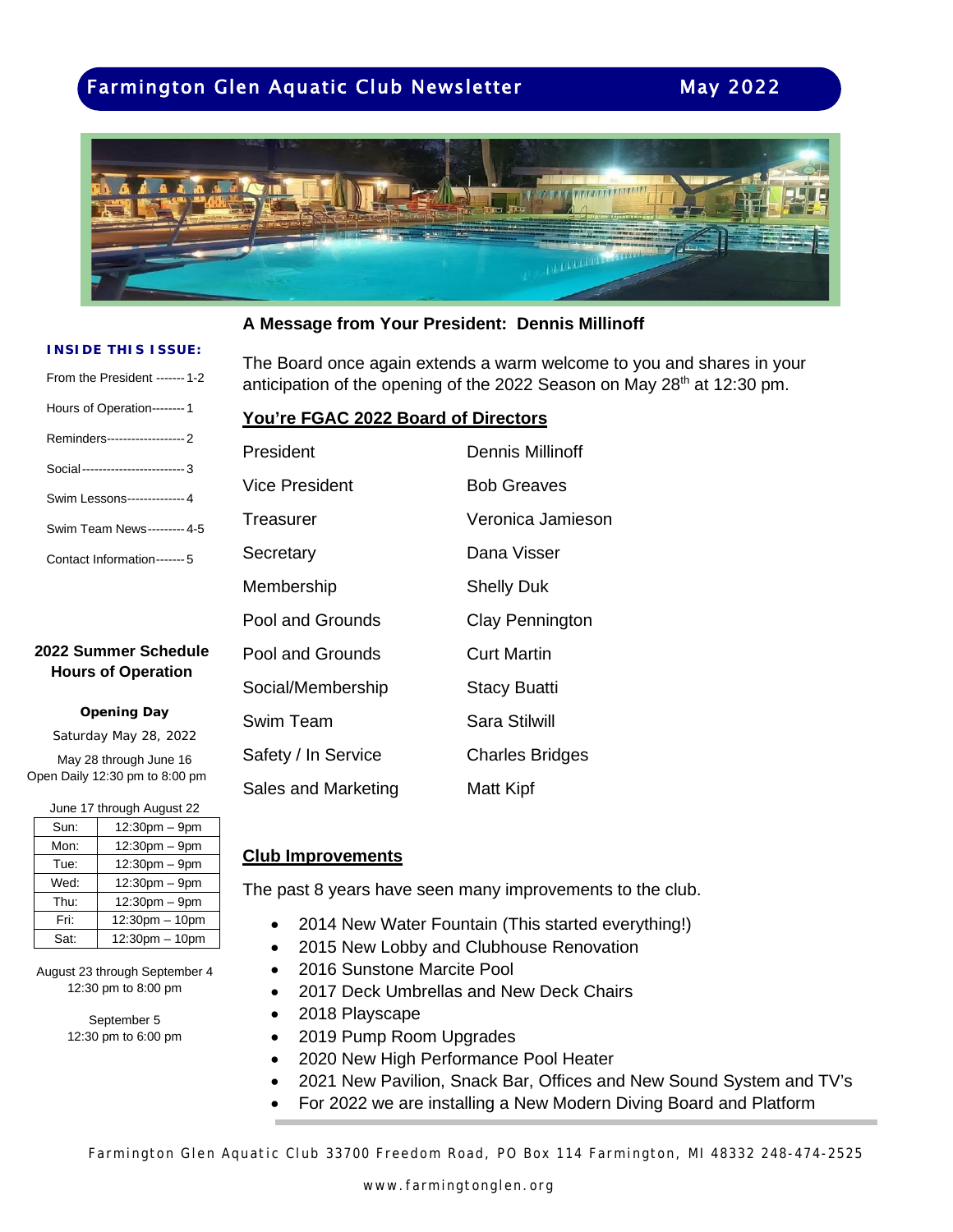



## **Reminders**

- All guest fees will be collected at the front desk. The guest fee is \$7.00 per guest and a \$15 max per family. Each family will still receive 1 free Family Pass for the summer.
- Anyone using the pool that is not appropriately reflected on file as a member will be considered a guest. Additionally, you will be charged a \$50 fee for not registering guests.
- The pool will be closed during FGAC swim meets and FGAC sponsored parties. Prior notice will be posted at the pool and on the Glen web site. During these pool closings, members are able to use participating local swim clubs. See staff for details.

FGAC, as well as most businesses, have experienced a shortage of workers. To address this issue, the board has increased staff wages to be competitive with other swim clubs and the local recreation centers. In addition to staffing costs, (our largest item on the budget) we have seen significant increases in the cost of Pool Chemicals, Utilities and Water.

Because of these increased costs the board has made the following changes:

- \* Dues increased \$50 per year
- \* Guest fees have been increased to \$7.00 per person / \$15 per Family

## **Donations**

We are looking for Basketballs and Volleyballs to use at the club this summer. If anyone has any Basketballs or Volleyballs they would like to donate to the club we would be happy to take them off your hands. Please bring them to the club and place them in the box labeled "Ball Donations" near the Snack Bar. They will be used on our courts throughout the summer.

## **Membership Forms/Front Desk Check-In/Key FOB's**

Computerized check-in procedures will again be used for all members through esoft. This process will ensure that the use of the club is restricted to paid members only. You do not have to update anything unless you are adding or removing a member to your account.

Guest fees will be collected at the front desk upon arrival. Refer to the "Parties" tab on the website for information regarding scheduling events and parties at the Club.

## **Huron River Hunting and Fishing Club**

The Farmington Glen Aquatic Club (FGAC) is pleased to announce our continuing agreement with the Huron River Hunting and Fishing Club (HRC) that will allow access to the HRC year round by FGAC members.

Access to the Huron River Club is and subject to availability. For more information, please visit<https://www.farmingtonglen.org/general-4>

For information about the Huron River Club, please visit www.huronriverclub.com.

We look forward to a great summer of fun and sun and the opportunity to see our members enjoy all the club has to offer.

See you at The Glen,

Dennis Millinoff

President FGAC

Farmington Glen Aquatic Club 33700 Freedom Road, PO Box 114 Farmington, MI 48332 248-474-2525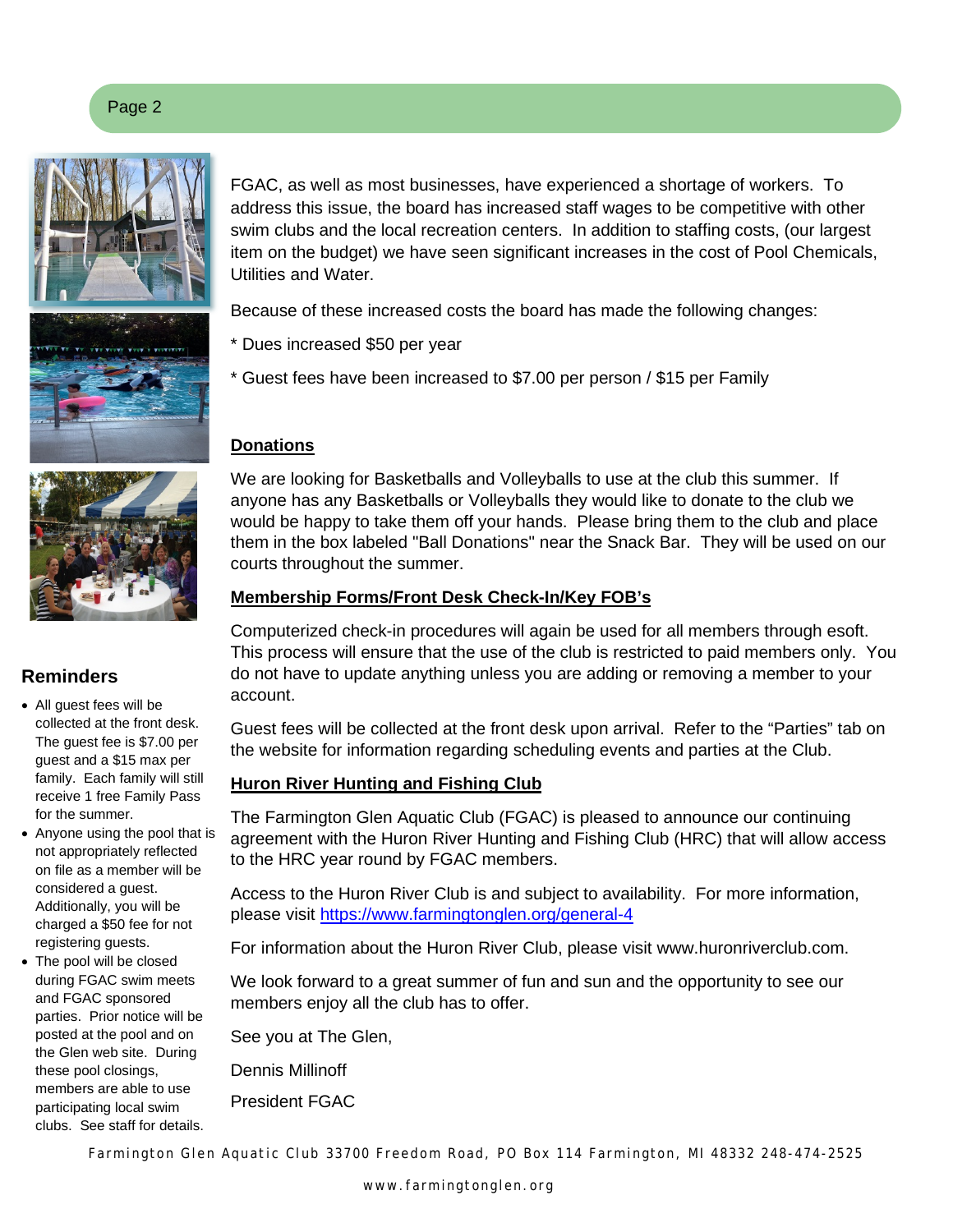#### **The 60th Anniversary of Summers at The Glen**

#### **May**

- Saturday, May 28th Opening Day!
- Monday, May 30th Memorial Day BBQ & Member Potluck 1:30pm-3:30pm

#### **June**

- Sunday, June 5th Food Truck To be determined
- Wednesday, June 8th Sorrows last day
- Wednesday, June 15th Farmington Public Schools last day
- Friday, June 17th Livonia Public Schools last day
- Monday, June 20th Float Night 6:30-8:30pm

#### **July**

- Sunday, July 10th Glen Swim Team Golf Outing Open to the entire club. 2pm start time at Farmington Hills Golf Club. Contact Veronica to play: [treasurer@farmingtonglen.org](mailto:treasurer@farmingtonglen.org)
- Saturday, July 23 60th Celebration Adult evening 7pm
- Wednesday, July 27th Float Night 6:30-8:30pm

#### **August**

- Sunday, August 14th Food Truck To be determined
- Saturday, August 20th Family Country Western Hoe Down for Glen 60th Anniversary 3pm.
- Friday, August 26th DelctaBOWL Food Truck 5-8pm

#### **September**

• Monday, September 5th – Labor Day BBQ & Member Potluck 1:30pm -3:30pm

Social committee always needs help at our events. Please let us know I'm interested in helping or high school volunteer hours

Questions??????

Stacy Sukockas Buatti – Social Director Farmington Glen Board 248.320.4000 [social@farmingtonglen.org](mailto:social@farmingtonglen.org) Like us on Facebook at Farmington Glen Aquatic Club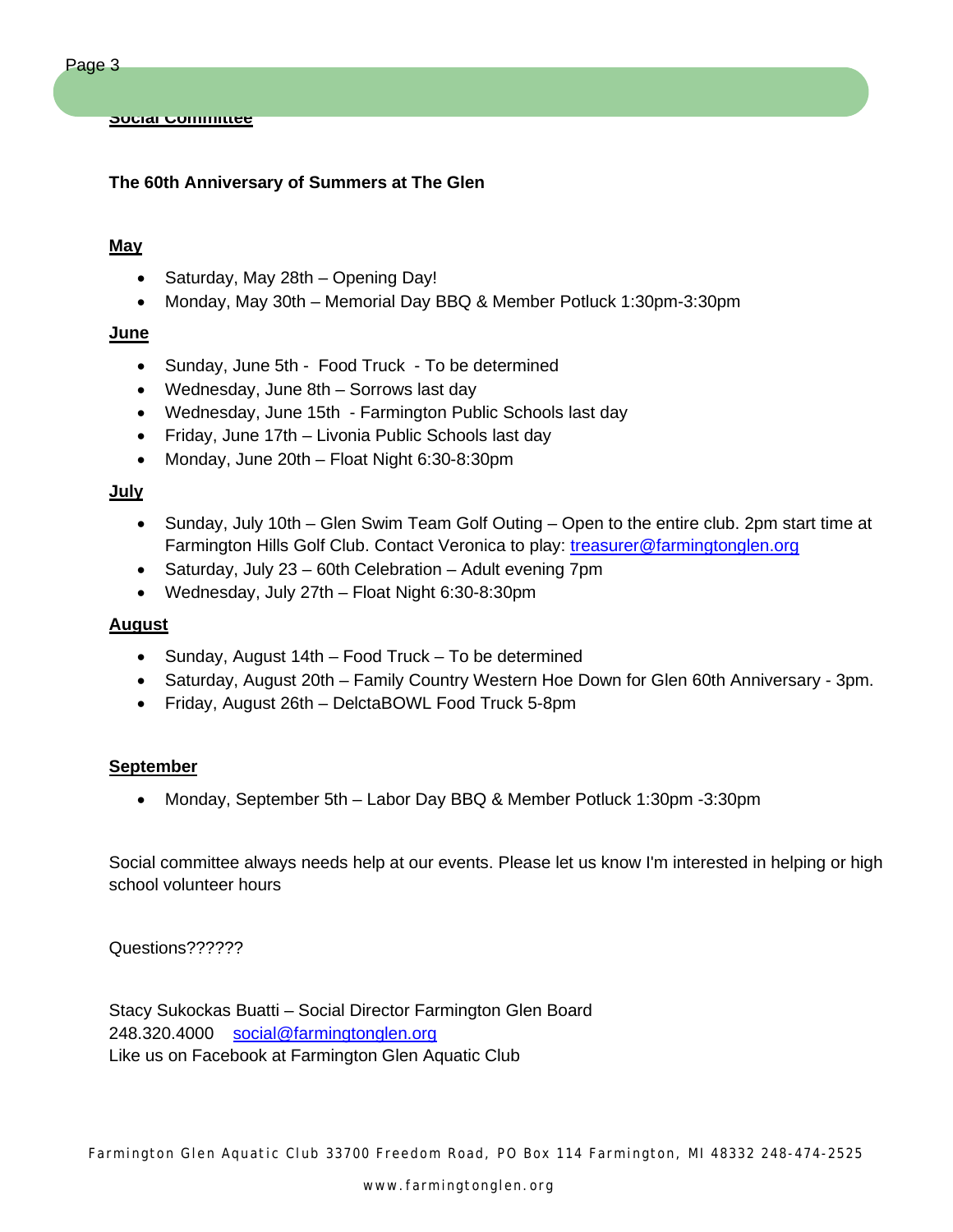#### Page 4

## **Swim Lessons**

FGAC offers swim lessons led by a team of enthusiastic Red Cross certified instructors. We offer four different swim levels, each weekday morning. Our team offers both private lessons and group lessons.

To schedule a class or for more information contact swim lessons@ farmingtonglen.org



## **SWIM TEAM**

The reigning 2-time NSSL Champion Glen swim team is gearing up for the 2022 season, and hoping to continue to build on our previous successes. Our fantastic coaching staff will be returning this year including head coach Drew Hanz and assistant coaches Molly Tyler, Gloria Martinez Perez, Katie Goncalves, and Katie Tyler.

Our team continues to grow every year. Our all-inclusive environment focused on effort, discipline and fun allows Glen swimmers learn that hard work pays off and can be a lot of fun along the way.

Information on the team can be found at through the link on the Glen page or at [www.glenswimteam.com](http://www.glenswimteam.com/)

#### *Ready to Join the Swim Team?*

The swim team is a great way to meet people at the Glen. Whether your child is learning to swim, a seasoned year-round swimmer or somewhere in-between there is a place for them on the team.

Swim team membership is open to any Glen member who is 18 years of age or younger and are able to jump into the pool independently, put their faces in the water and blow bubbles and propel themselves to the flags from the wall. If they aren't ready for the team yet consider our fantastic swim lesson program.

#### **Online Registration**

Online registration is open now at [www.glenswimteam.com.](http://www.glenswimteam.com/) Please contact Sara Stilwill @ [glengatorbooster@gmail.com](mailto:glengatorbooster@gmail.com) if you have any questions.



# **SWIM LESSONS**

Our highly respected lesson program will run week long sessions from June 20<sup>th</sup> until July 28th. Lessons are from 11:15-11:45am or 11:45-12:15pm weekday mornings and are taught by our coaching staff. Lesson swimmers are invited to participate in and exhibition event at our home swim meets. Lesson Registration will be available on the swim team website @ [www.glenswimteam.com](http://www.glenswimteam.com/) under the Group Lessons Tab.

If you have questions about lessons, please email to [swimlessons@farmingtonglen.org](mailto:swimlessons@farmingtonglen.org)

## **2nd Annual Golf Outing**

The  $2<sup>nd</sup>$  annual Glen Swim Team Golf outing will be held July 10<sup>th</sup> at the Farmington Hills Gold club. There will be a dinner and Silent Auction. We are looking for Twosomes/foursomes, and sponsors. Funds raised will go to building a permanent scoreboard structure. More information can be found on the Glen website.